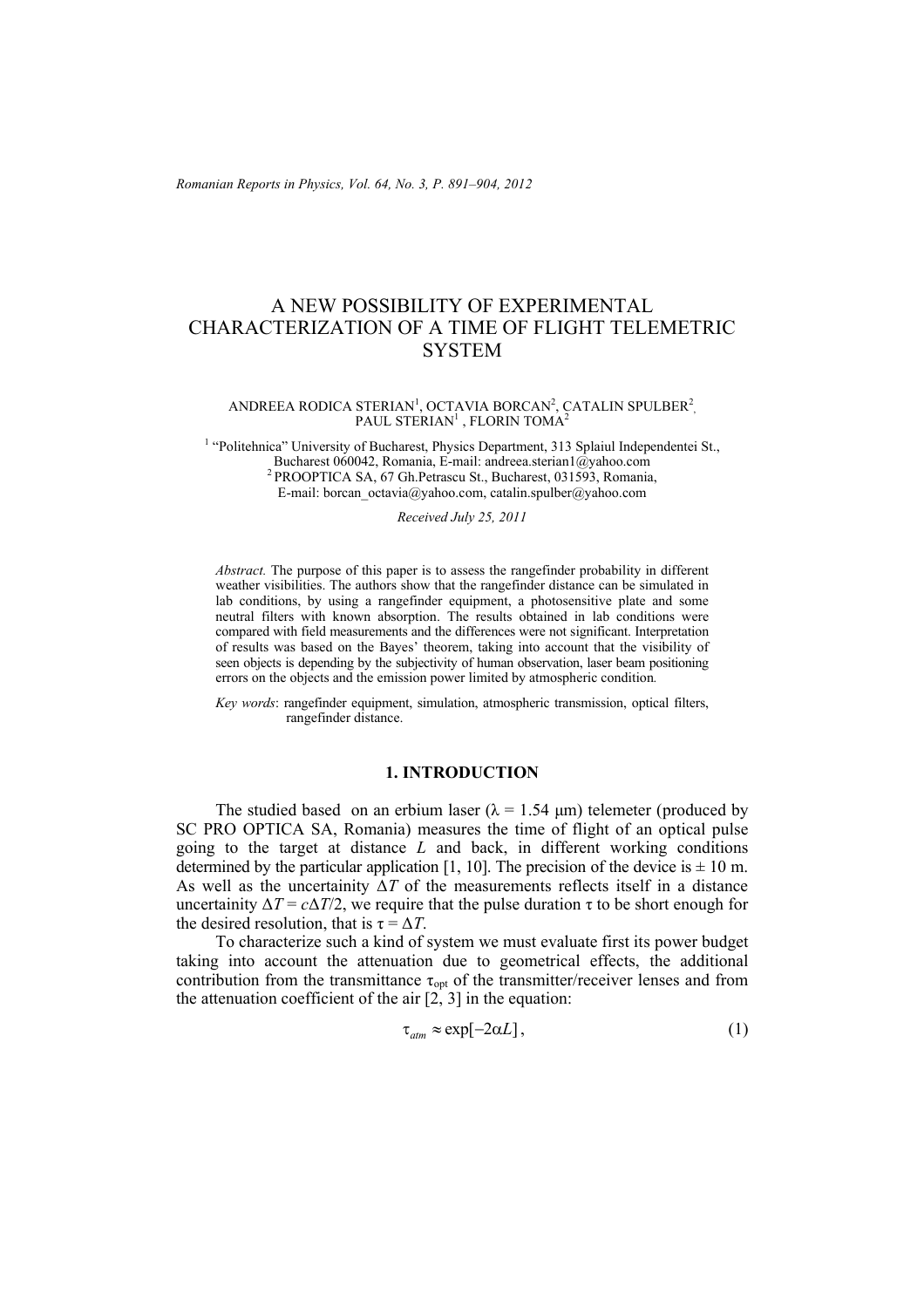where  $\alpha = \alpha(\lambda)$ ,  $\lambda$  being the optical wavelength. We have the equation:

$$
\frac{P_r}{P_s} = \frac{GD_r^2}{4L_{eq}^2} \tag{2}
$$

where  $P_s$  is the power of the optical source,  $P_r$  is the received power,  $L_{eq}$  is the equivalent distance,  $L_{eq} = L/\tau_{atm}$ ,  $D_r$  is the receiver objective lens diameter and *G* is a gain factor given by  $G = \tau_{opt} \delta$  for a no-cooperative target and  $G = \tau_{opt}/\theta_s^2$  for a cooperative target, δ being a fraction power re-diffused back to the receiver by the target and  $\theta_s$  the angular divergence of the optical source [1, 4].

If  $P_n$  is the noise power of the receiver circuit, by the requirement that the ratio:

$$
\frac{S}{N} = \frac{P_r}{P_n} \tag{3}
$$

to be higher that ten for a good measurement, we get finally the system equation of the telemeter:

$$
GP_s = \left(\frac{S}{N}\right) P_n \frac{4L_{eq}^2}{D_r^2},\tag{4}
$$

which relates the required *S/N* ratio to the receiver noise  $P_n$  and to attenuation  $4 \cdot L_{eq}^{2}/D_r^{2}$ .

Power emission – reception ratio give indications on the measured distance *R*, but by real determinations and simulation as well, one can estimate and quantify other important factors that influence the measured distance *R*: the objective diameter of the emission source  $D_{\text{ob}}$ , atmospheric transmission  $\tau$ , the object reflectivity ρ, the signal noise ratio *S*/*N* (Figs. 1–4, below):



Fig. 1 – The rangefinder distance variation with objective diameter;  $R_{\text{max}} = R_{\text{max}} \text{ (D<sub>ob</sub>)}.$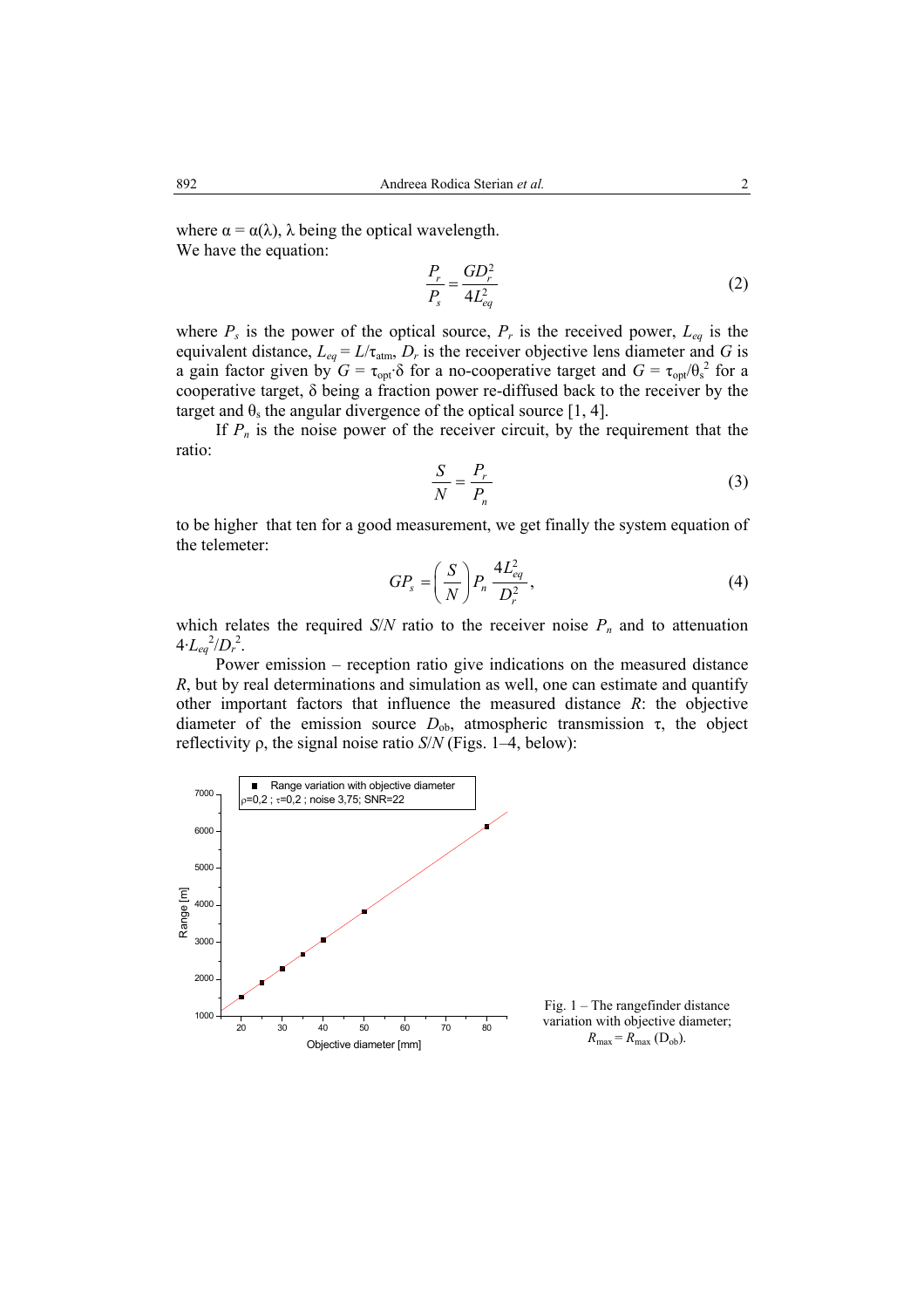

Fig. 2 – The rangefinder distance variation with atmospheric transmission;  $R_{\text{max}} = R_{\text{max}} (\tau_{\text{atm}})$ .



Fig. 3 – The rangefinder distance variation with signal to noise ratio;  $R_{\text{max}} = R_{\text{max}}$  (*S/N*).



Fig. 4 – The rangefinder distance variation with object reflectivity;  $R_{\text{max}} = R_{\text{max}}$  (rediffused power  $\delta$ ).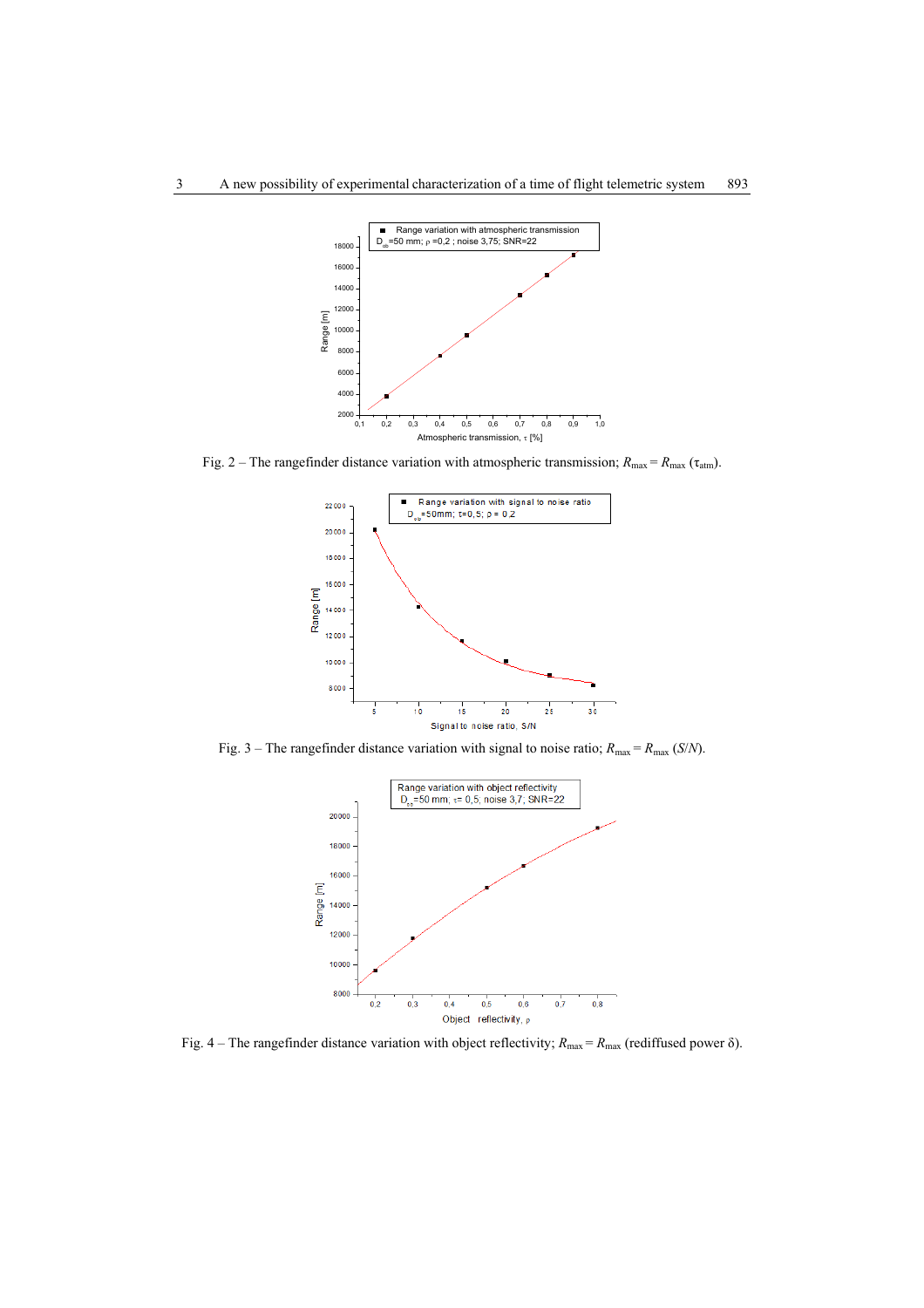On the basis of Bayes theorem, by connections between real results in field, in different atmospheric transparencies and data obtained in laboratory experiments, the authors propose a relationship for range measurement probability, in the case of a given target. This relationship takes into account the attenuation coefficient σ (Fig. 5) and the received signal power,  $P_r$ , which is known to be of the form:

$$
P_r = P_s \cdot \tau_{\text{atm}}, \tag{5}
$$

and is in direct relation with the laser diameter measured at its emission and at its reception and also with the calculated contrast in the acquired images.



Fig. 5 – Range measurement probability estimated from the atmospheric transmission, expressed here by the attenuation coefficient  $\sigma$  [5].

## **2. EXPERIMENTAL METHODOLOGY**

The main characteristics of the flight telemeter system are: the wavelength  $\lambda = 1.54$  µm, the output power is  $P_e = 0.18W$  and the divergence of the beam is 0.6 mrad. Lab tests regarding the performance characteristics as diameter's laser beam at emission and reception can be highlighted by the setup bellow (Fig. 6).

 An alternative at the setup showed in Fig. 6 is the use of a lens placed near the laser source to amplify its power and see more clear the traces of the laser beam. The photosensitive plate is then placed in the focal plane of the lens  $(f_{\alpha b})$  $=342$  mm). Four attenuation neutral filters with 30%, 35%, 52 % and 75% transmissions were placed in the front of the plate, one by one, to simulate the atmospheric transmission variation on the lab stand (Fig. 7). The difference between the diameter holes, or even more, between its areas, due to emission and that ones due to reception, shows the difference between power emission and reception [6].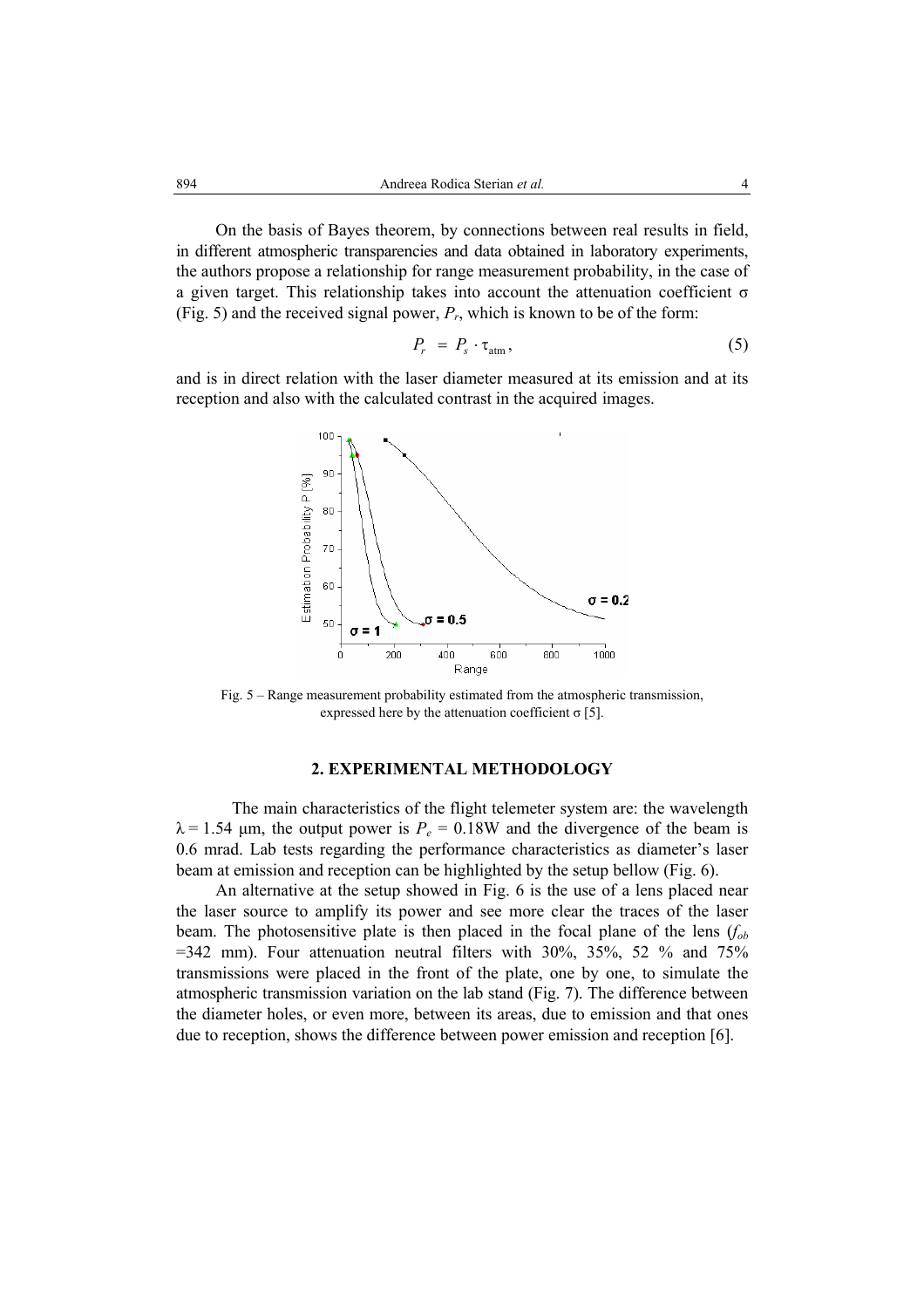

Fig. 6 – The scheme used to measure the powers ratio by measuring the areas  $A_1$  and  $A_2$ or diameters  $D_1$  and  $D_2$ .



Fig. 7 – General view of the photosensitive plate, before (a) and after (b) the impact with the laser beam; several contact points impressed on the photosensitive plate are obtained.

Real measurements of some targets, in different atmospheric transparency were made too (Figs. 8, 9, 10, 11). One can make then a software analysis of the images to obtain a correlation between measured diameter or area of the laser beams and the contrast variation in image (which is proportional with the atmospheric transmission variation). These data can be used later to simulate the measured performances that can be obtained with a rangefinder with given constructive parameters, in known atmospheric conditions.

The measured targets  $(1-7)$  were buildings located at different known distances, as follows: 1–150 m; 2–249 m; 3–205 m; 4–280 m; 5–363 m; 6–1498 m; 7–2590 m (Figs. 8–11). The distances have been obtained from official topographic data.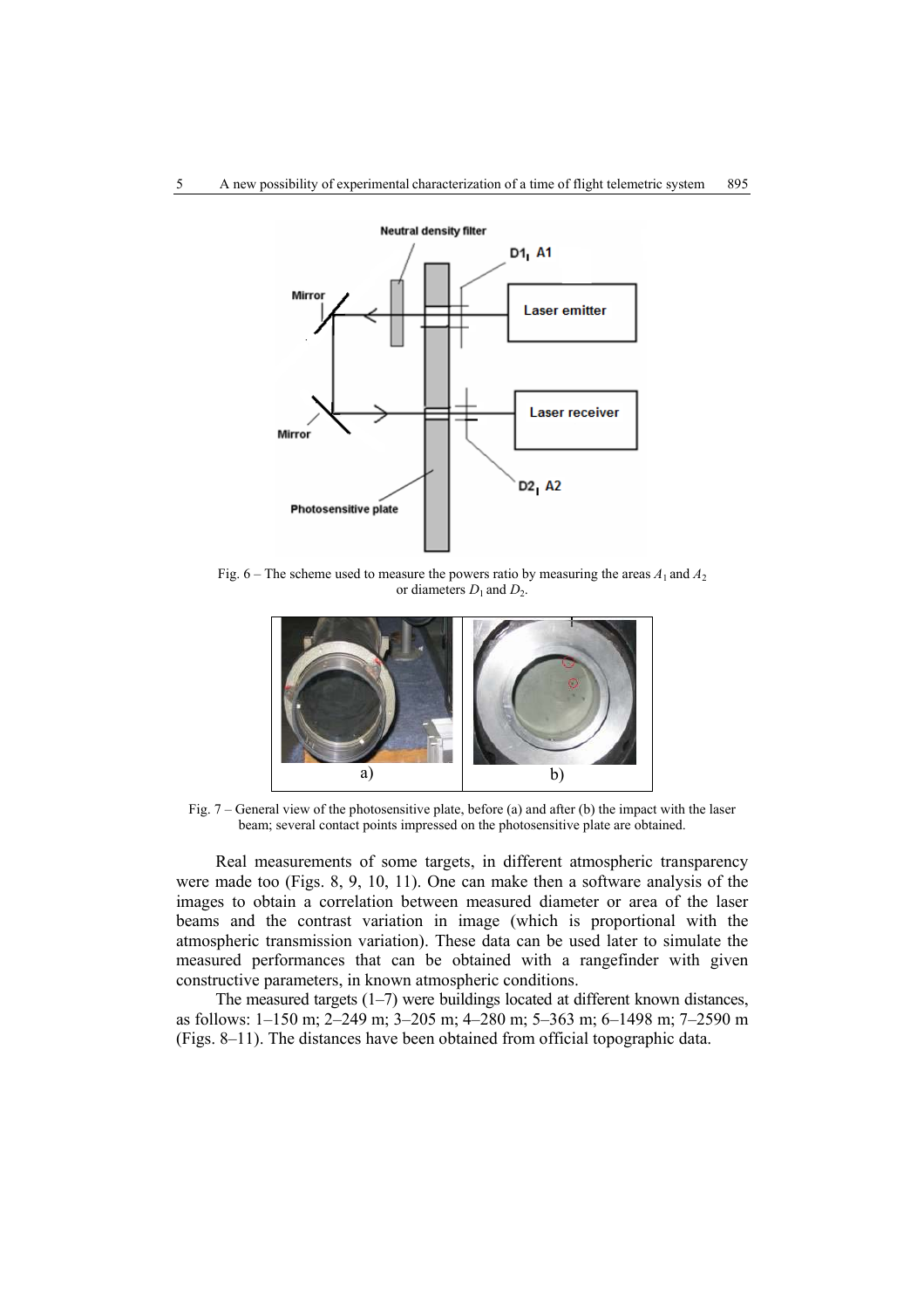

Fig. 8 – Example of an image acquired in normal atmospheric transparency for a winter day (visibility is 4,5 km); target 7 was the last possible rangefinder measured distance.



Fig. 9 – Example of an image scene acquired in lower atmospheric transparency (visibility is 1,4 km); target 5 was the last possible rangefinder measured distance.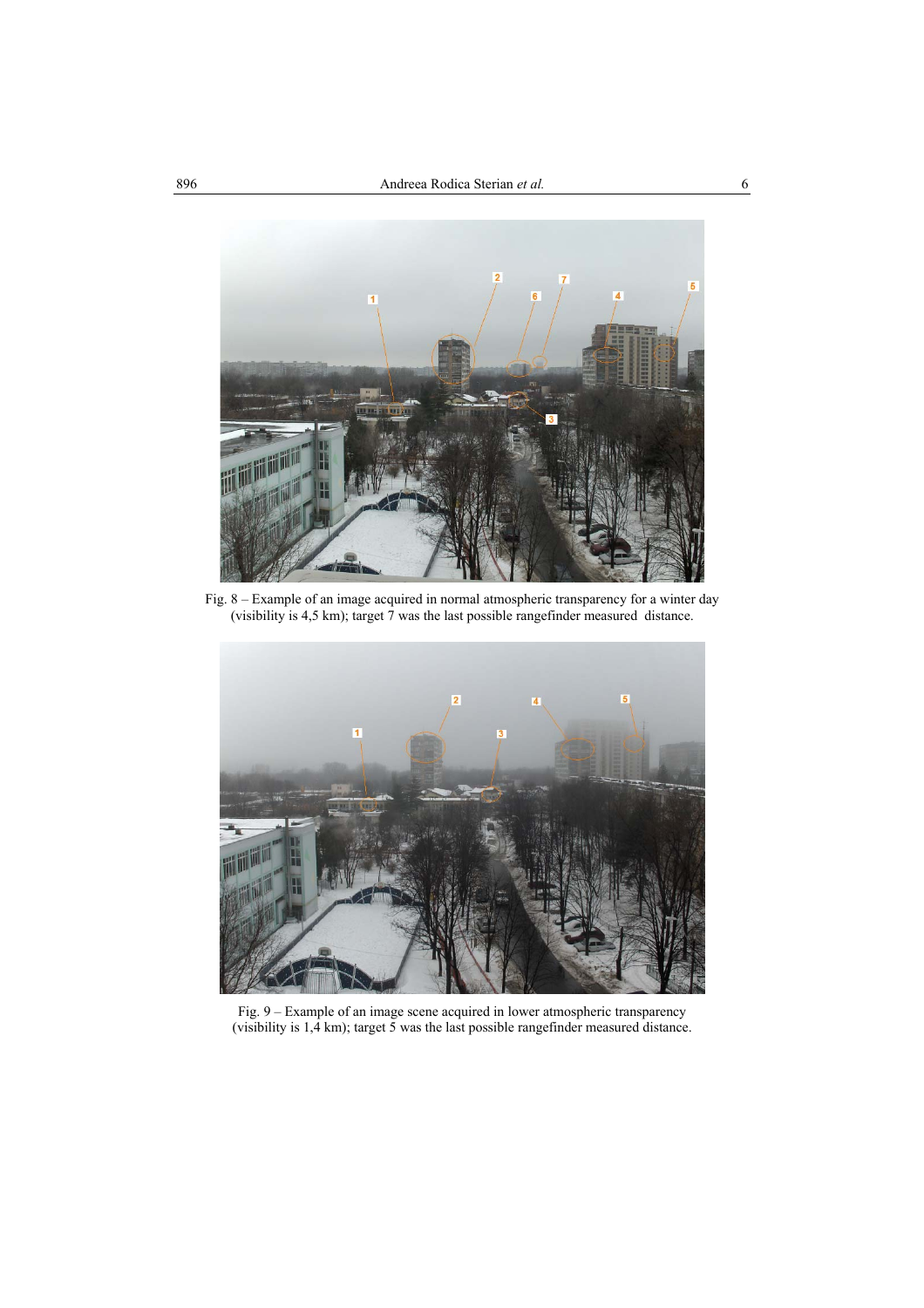

Fig. 10 – Image scene acquired in lower atmospheric transparency (visibility is 500 m); target 3 was the last possible rangefinder measured distance.



Fig. 11 – Example of the same image scene acquired in a much lower atmospheric transparency (visibility is 350 m); target 3 was the last possible rangefinder measured distance.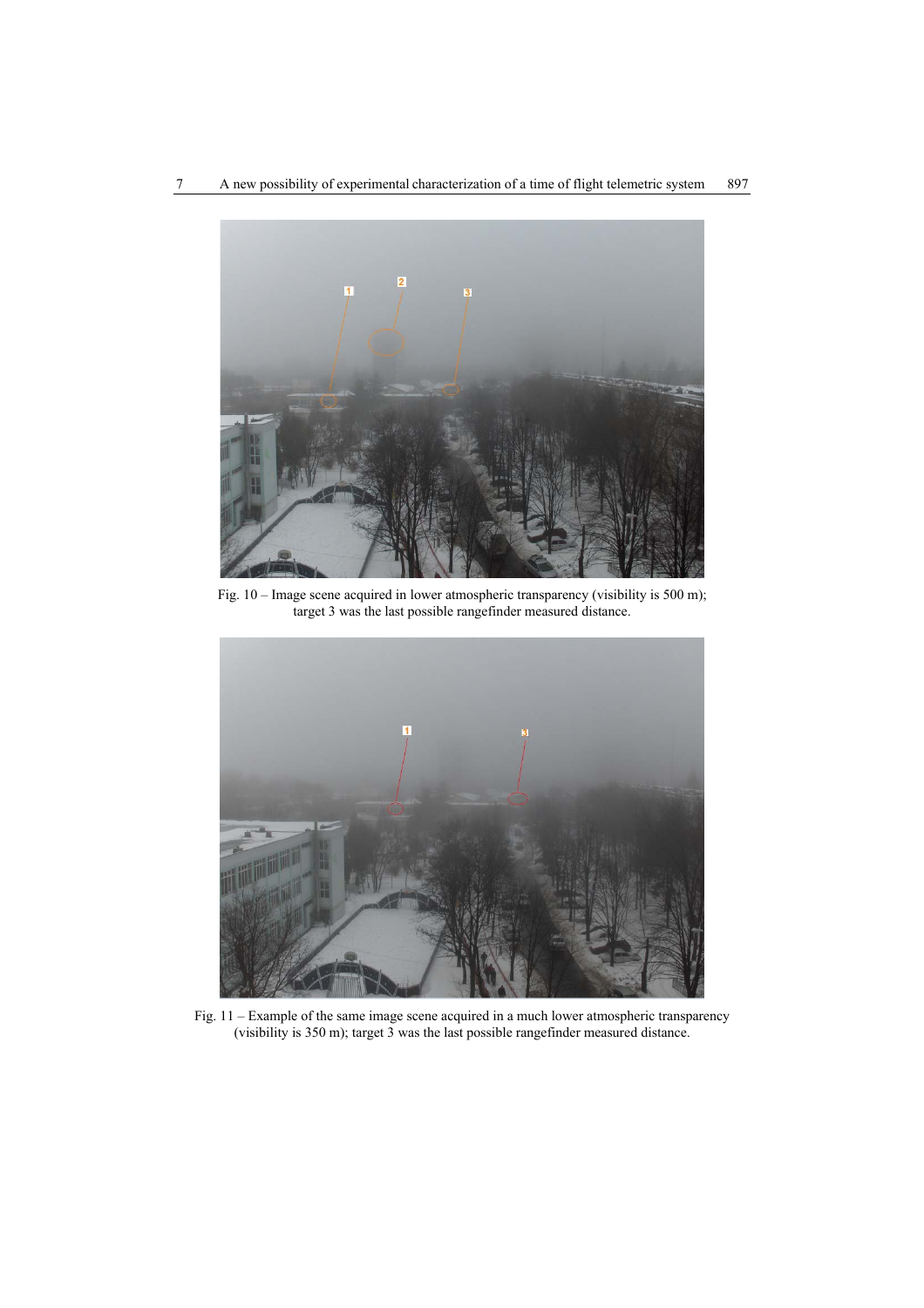#### **3. RESULTS**

As result of the five laser beam shootings on the photosensitive plate, five holes were obtained, with different areas, smaller as the filter absorption was higher at the laser wavelength (Fig.12).



Fig. 12 - The image of the laser beam areas on the photosensitive plate when the surface is placed in the focal plane of the lens; the holes are as follows:  $1 -$  without filter;  $2 -$  with a filter of 30% transmission; 3 – with 35% transmission; 4 – with 52% transmission; 5 – with 75% transmission.

If the photosensitive plate is placed at a higher distance than the objective focal length, partial holes are obtained, at different contrasts  $C_R$  (Fig. 13).

The contrast  $C_R$  is the threshold contrast get by the laser beam which yet allows the rangefinder process.



Fig. 13 – The image of the laser beam areas on the photosensitive plate when this surface is placed at a higher distance than the objective focal length; two contrast variation diagrams are given here as example.

The results obtained and showed in Figs. 12–13 can be transposed in the diagram bellow (Fig. 14).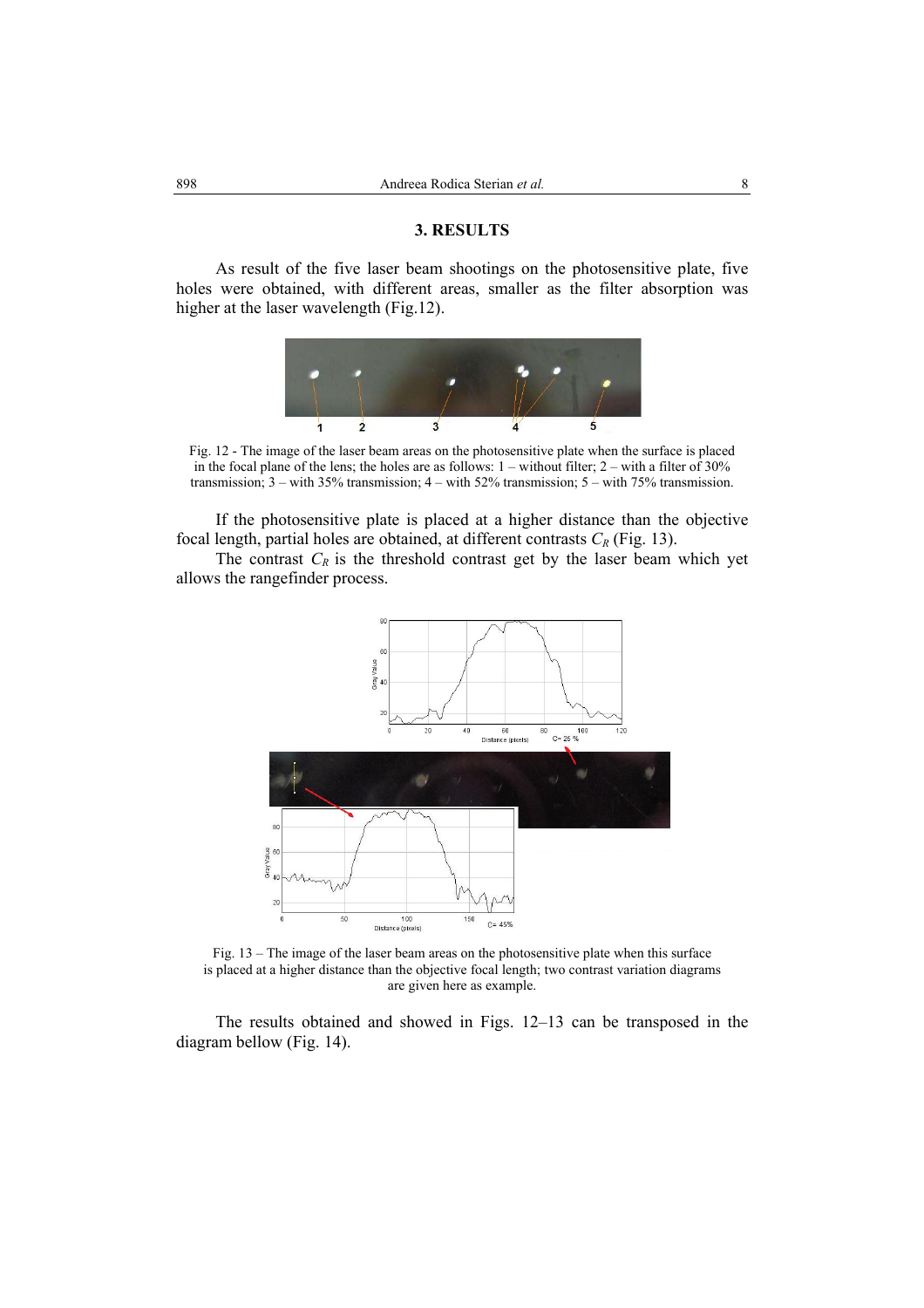

Fig. 14 – As the filter transmission is increasing, the power received is increasing too.

Relationships by the form expressed bellow can be extracted from Fig. 14:

$$
\frac{P}{P_0} = 49 + 1.9 \cdot \tau \qquad \text{or} \qquad \frac{P}{P_0} = 7 + 5.1 \cdot C_R. \tag{6}
$$

One can therefore say that the rangefinder probability depends by the value ratio of emission and reception powers  $P_e / P_r$ .

In other words, as the ratio of the laser beams areas  $A_2$  /  $A_1$  on the photosensitive plate is increasing, the rangefinder probability is increasing too. Therefore, one can make the statement that the rangefinder probability can be expressed as a relation by the following form:

$$
P_{\text{telem}}\left(\tau\right) = \text{const.} \frac{A_2}{A_1}.\tag{7}
$$

For a rangefinder with given technical features (§ 2), the rangefinder probability has the shape presented in Fig. 15, in normal visibility conditions.



Fig. 15 – The areas ratio  $A_2 / A_1$  can estimate the rangefinder probability in normal visibility conditions.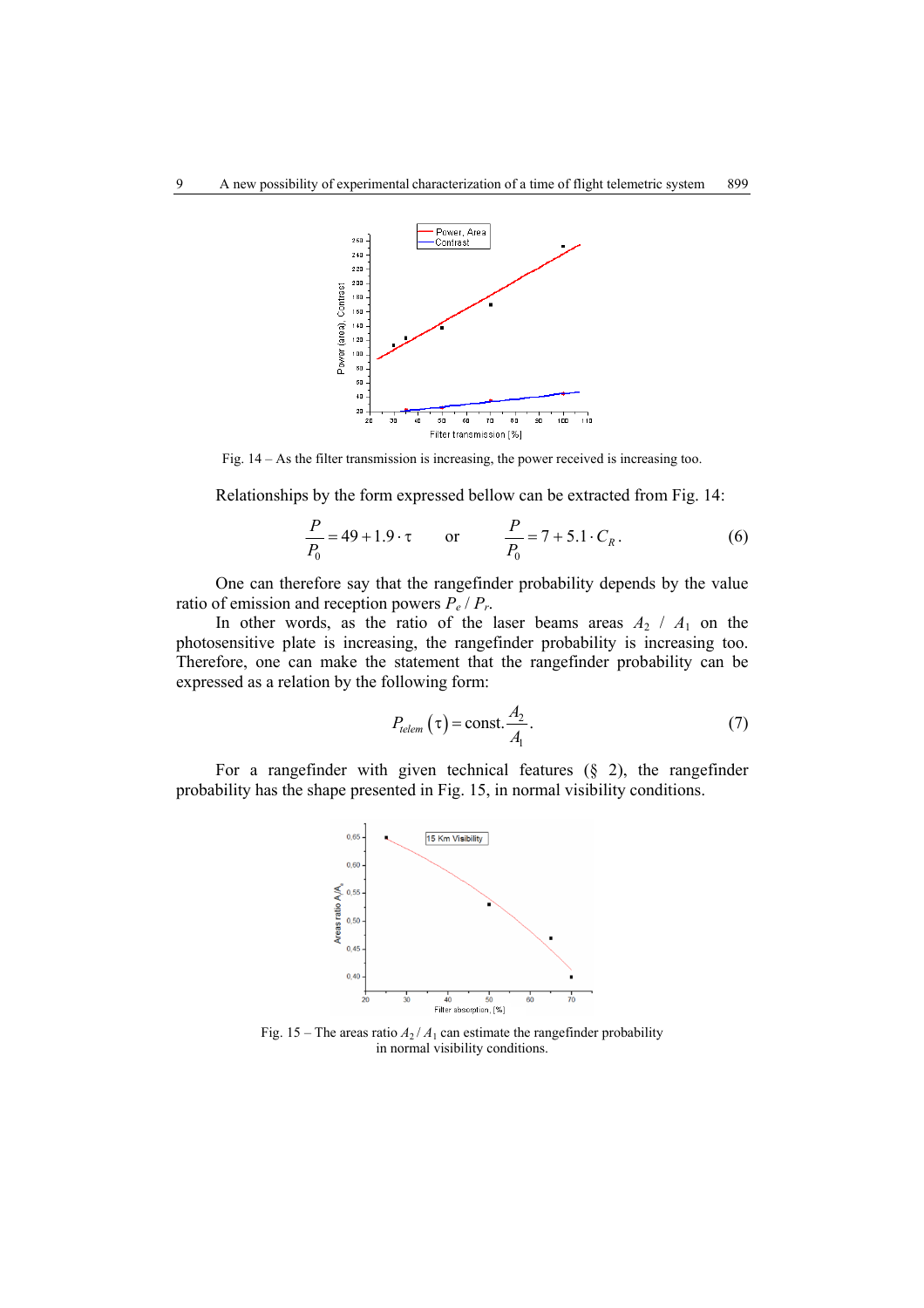On the other hand, by analyzing the scene images acquired during the rangefinder process, one can noted that the rangefinder distances depends by the atmospheric visibility and implicitly by the image contrast between the target and the background. One can calculate it by an image analyzing software.

With the real measured distances in the field, one can draw the diagram of the rangefinder distances depending by visibility, for an about extinction coefficient  $\sigma = 0.6 \times 10^{-3}$ .



Fig. 16 – The rangefinder distance variation with visibility, in poor and medium atmospheric transmission.

The relationship between measured distance and visibility is by the following form:

$$
R=0.2 \cdot e^{V/1.7} \, [\text{km}]. \tag{8}
$$

Using this relationship, one can noted that, for this given rangefinder used in these experiments, the limit of correct using is about 5.5 km when the atmospheric visibility is 3…4 times lower than the normal one.

If the visibility is much lower, towards few hundreds of meters, the rangefinder probability is dramatically decreasing, as one can see in Fig. 17.



Fig. 17 – Rangefinder probability depends by the measured distance and the visibility conditions.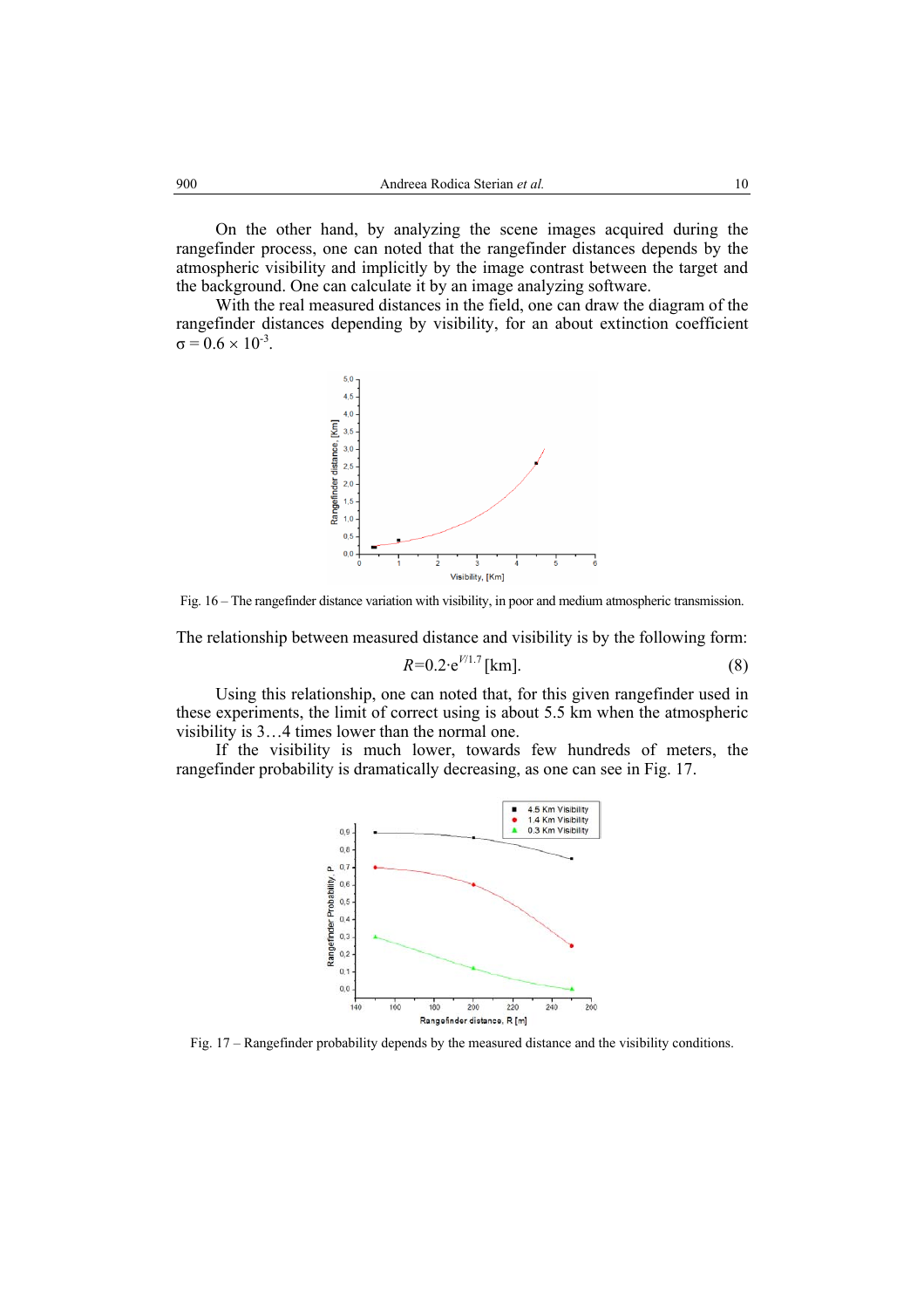For calculating the rangefinder probability in the field, an admissible measurement error of about  $\pm 10$  m was considered around the known value of target's distance. The relationship used was as following form:

$$
P = n/N \tag{9}
$$

where *n* is the number of correct measured distances and *N* is the number of total attempts.

The measurements were made for different targets in different visibility conditions.

The diagram of the rangefinder probability is done by a Boltzmann function:

$$
P = \frac{k_1}{1 + e^{\frac{R - k_2}{k_3}}} + k_4.
$$
 (10)

Its shape is similar with that one obtained in lab conditions and a correlation between them can be made (Fig. 18).

 Another possibility to express the rangefinder probability, depending by visibility, is shown in Fig. 19.



Fig. 18 – A correlation between the measured rangefinder distance and the estimated one in lab conditions can be made.

Practically we can't speak about a rangefinder determination without observing the target. A relationship to estimate the rangefinder probability, but conditioning it with the observation probability can be done starting from the Bayes's theorem.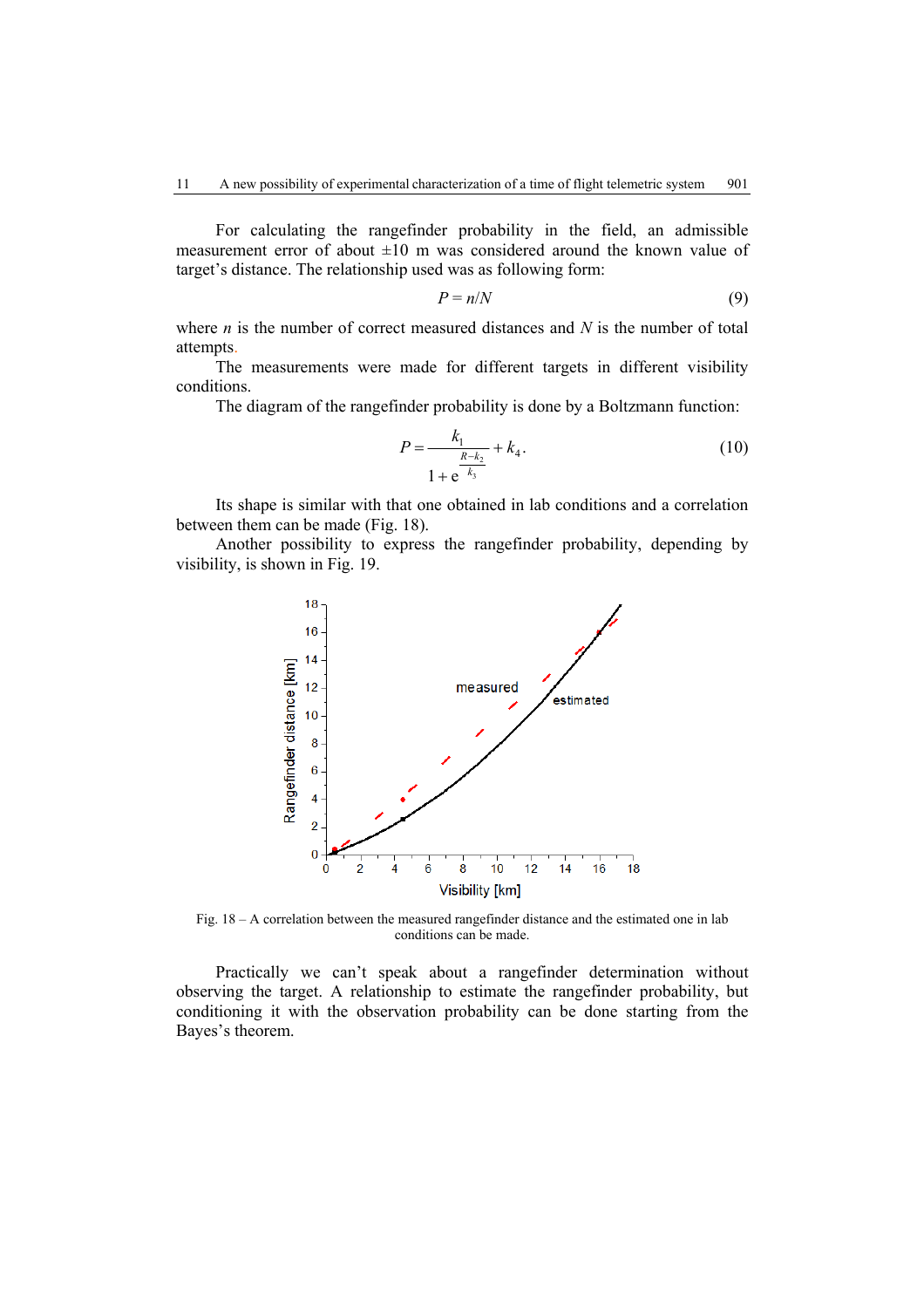

Fig. 19 – For different target distances, rangefinder probabilities may be different even for the same visibility.

Bayes's theorem is of the following form [7]:

$$
P(x|y) = \frac{P(y|x) \cdot P(x)}{P(y)},\tag{11}
$$

where  $P(x|y)$  is the probability to rangefinder a target when one sees it (a rangefinder process conditioned by observation);  $P(y|x)$  is the probability to see the target when one range finds it (an observation process conditioned by rangefinder); this probability can be practically interesting for a rangefinder process in low light level, using a simple CCD (charge-coupled device) camera;  $P(x)$  is the rangefinder probability, which depends mainly by the laser power;  $P(y)$ is the observation probability which depends mainly by the atmospheric transmission, some optical features of the equipment and the operator's age and experience.

 The Ideal case is when atmospheric transmission is good, light level is optimal, the equipments are performing, the operator is trained.

#### **4. DISCUSSION**

There is a certain level of visibility until one can measure a certain distance; then, even if the target is still visible, the rangefinder process is not more possible.

The rangefinder distance *R* tends toward visibility distance, *V*, but  $R \neq V$ . This means that:

1) For a very good visibility:  $P(x | y) \approx P(y | x)$ ;

2) For a middle visibility:  $P(x | y) < P(y | x)$ .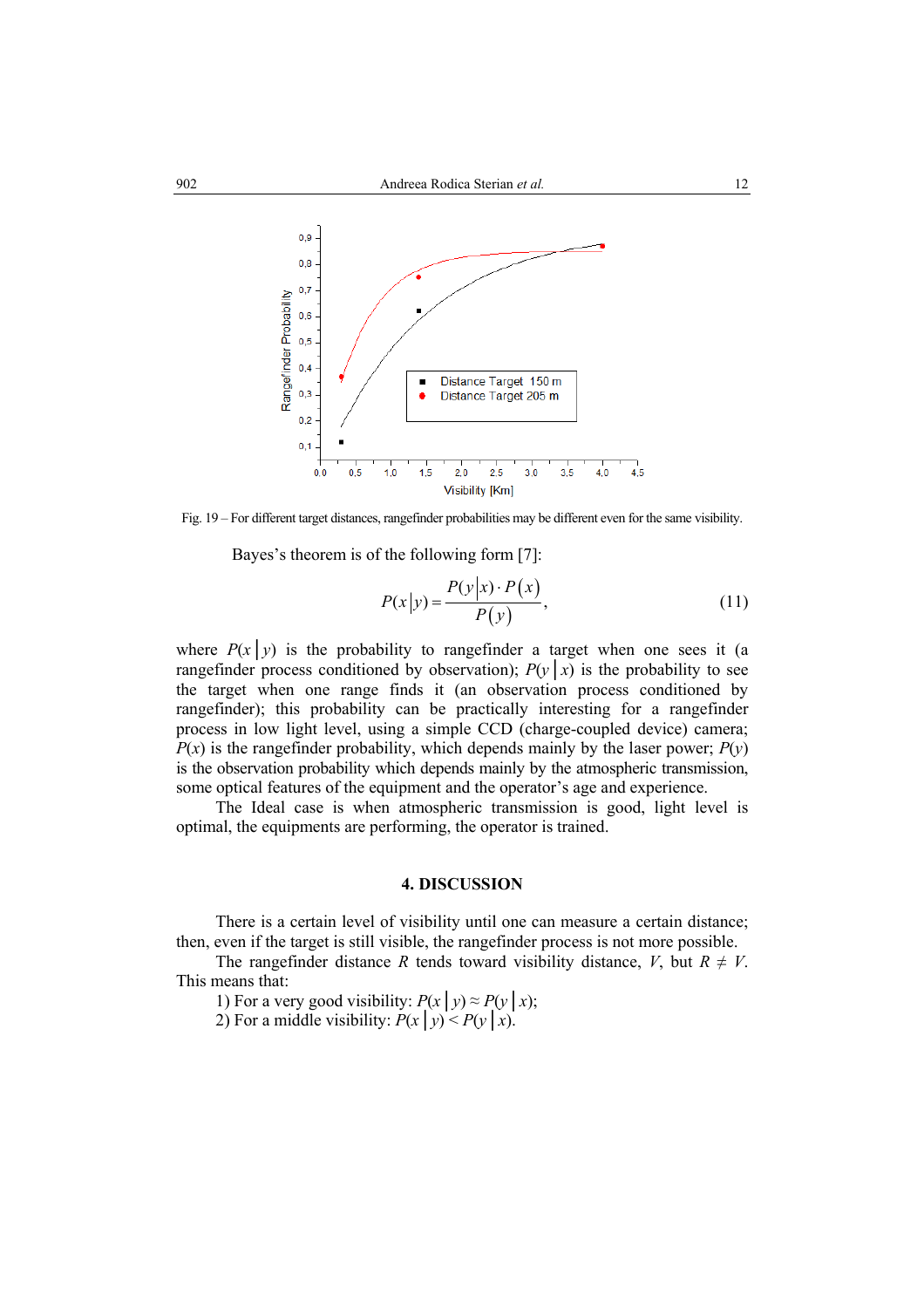The probability to observe well a target if one measure correctly a distance to it with the rangefinder is bigger than the probability to measure correctly a distance to the target if one can see the target well (because of the errors induced by the atmospheric absorption, incorrect positioning of the rangefinder, lack of training, etc.). Obviously, one can consider  $P(y|x) = 1$  in a middle visibility at a day light level.

3) For a poor visibility:  $P(x | y) = P(y | x)$ .

Interesting for study is the second case. In conclusion, in the case of a middle visibility and day light level,  $P(y) > P(x)$  and one can consider the following relationship:

$$
P(x|y) = \frac{P(x)}{P(y)}.
$$
\n(12)

The observation probability,  $P(y)$  or  $P_{obs}$  with a CCD camera, can be experimentally expressed by correlation with the target's image contrast and the light level [8, 9]. The Bayes theorem can be also applied here.



Fig. 20 – The observation probability is increasing with the image contrast of the target and with the light level.

A relationship for the rangefinder determination conditioned by observation can be expressed as follows:

$$
P(x|y) = \frac{\text{const.} \times \frac{A_1}{A_2}}{P_{obs}}.
$$
 (13)